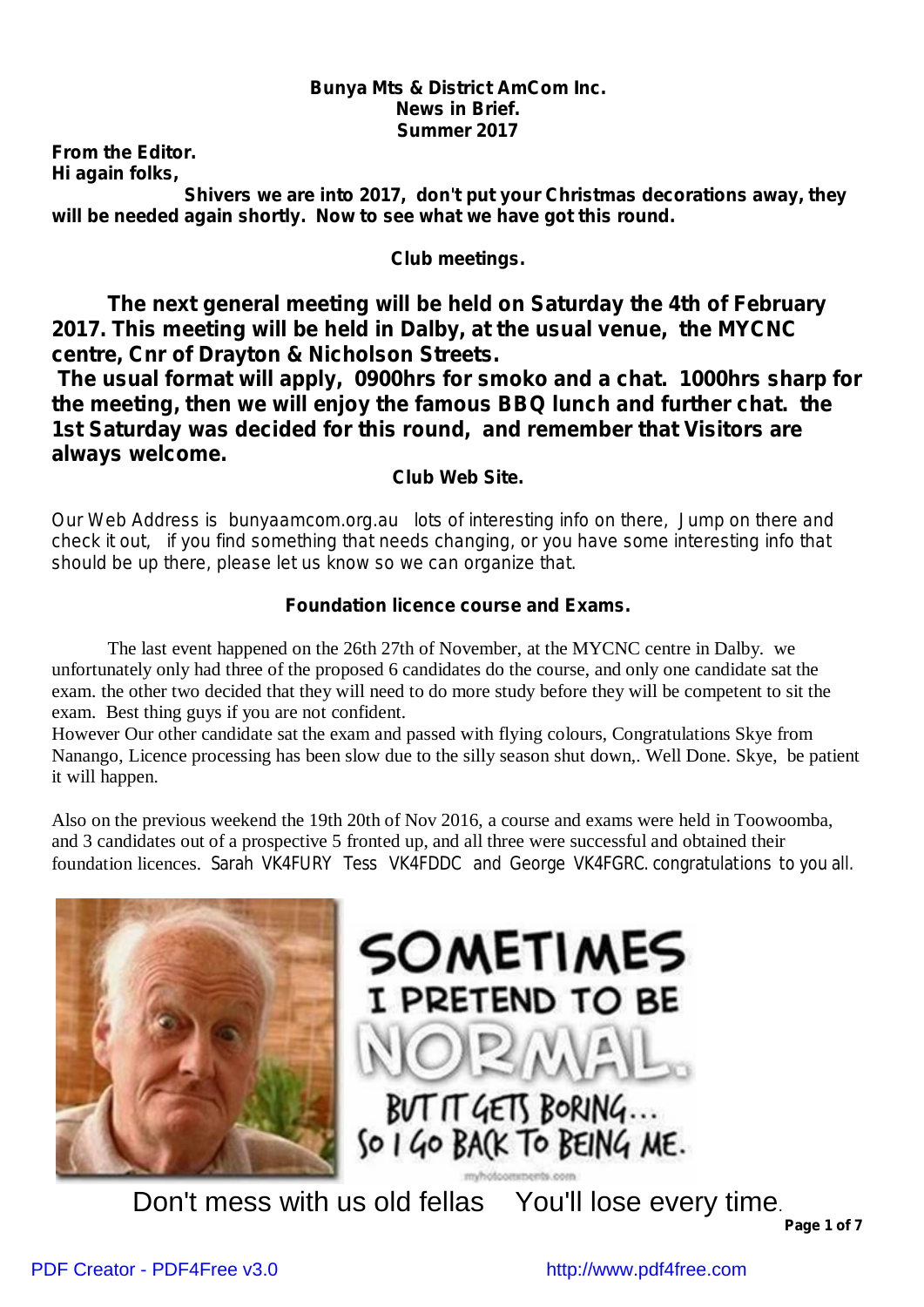#### Now I remember when I was first licensed, I was keen to get operational, and so to our new Licence holder Tess VK4FDDC, she has been out camping and operating portable. over to you Tess.

I had purchase a CD28-37-50 Series Mopole™ Antenna the week before Christmas and fabricated a bracket out of some scrap aluminium, attached the PL259 into the bracket and using a pole clamp bracket attached this assembly on to a concreters 5 Meter long telescoping pole. The Antenna needed some fine tuning as it is a broad band antenna suitable for frequencies between 138 and 163 MHz the supplied instructions make trimming this antenna down to the correct length for your desired frequency a breeze. For my own piece of mind and to ensure I didn't cut too much off I left it about 20mm too long according to their instructions and then slowly removed 5mm pieces checking the SWR using an antenna analyser that I had borrowed from Allan (VK4MBE). I ended up cutting the antenna to exactly the length that they recommend and my SWR ended up at 1.1 at 146 Mhz. Couldn't hope for better than that. In fact pretty much the whole band was around that 1.1 and only went up it 1.2 right at the upper end of the band.

So Wednesday after Christmas I headed off into the wild west. I have some friends who have a 30 Acre property about 20 Minutes North East of Tara and with my portable antenna in tow I was keen to find out if I would be able to reach anybody on the 2 Meter band. Due to unexpected delays in my departure I didn't get out there until about 10 past 7 at night. But not deterred by this and keen to check out the radio (Never mind the tent). With light fading very fast I quickly unpacked the radio. battery and antenna pole propped up with the corner of the trailer and tuned to the Bunya Mountains repeater. To my delight I could hear the Wednesday night 2 Meter Net, but the real test was am I able to get two way communications. Well most of you will already know that answer is yes, loud and clear.

I did try and push my luck by trying to reach Mount Perseverance repeater the next evening but I wasn't even able to hear that one at all, but really wasn't surprised that I couldn't. Since returning I have now added a tripod type base to my telescoping 5 Meter pole so should I go camping again without the trailer I will have a way to get the pole to stand up on its own. I had purchase a CD28-37-50 Series Mopole™ Antenna the week before Christmas and fabricated a bracket out of some scrap aluminium, attached the PL259 into the bracket and using a pole clamp bracket attached this assembly on to a concreters 5 Meter long telescoping pole. The Antenna needed some fine tuning as it is a broad band antenna suitable for frequencies between 138 and 163 MHz the supplied instructions make trimming this antenna down to the correct length for your desired frequency a breeze. For my own piece of mind and to ensure I didn't cut too much off I left it about 20mm too long according to their instructions and then slowly removed 5mm pieces checking the SWR using an antenna analyser that I had borrowed from Allan (VK4MBE). I ended up cutting the antenna to exactly the length that they recommend and my SWR ended up at 1.1 at 146 Mhz. Couldn't hope for better than that. In fact pretty much the whole band was around that 1.1 and only went up it 1.2 right at the upper end of the band.



Photo Taken Thursday Morning.

If anyone is interested in more details about the CD28-37-50 Series Antenna. It is a ground independent, ½ Wave VHF Vertical Antenna. The literature claims that it ...

"Exhibits 3 dB improvement in performance over a ¼ wave whip" and

" The transformer circuit is housed within a high impact thermoplastic moulding which is virtually indestructible".

If anyone wanted more info there is a PDF document that I could email to you or if you just type the antenna details into Google there is plenty of information on them. **Contributed by Tess Luckman VK4FDDC Should have had your pic in there Tess ed**

**Remember, when playing with high transmit power. when you double your power, (100watts to 200watts,) that is only 3DB of gain. and the extra 100watts, would be about 140watts from the power supply. Page 2 of 7.**

[PDF Creator - PDF4Free v3.0 http://www.pdf4free.com](http://www.pdfpdf.com/0.htm)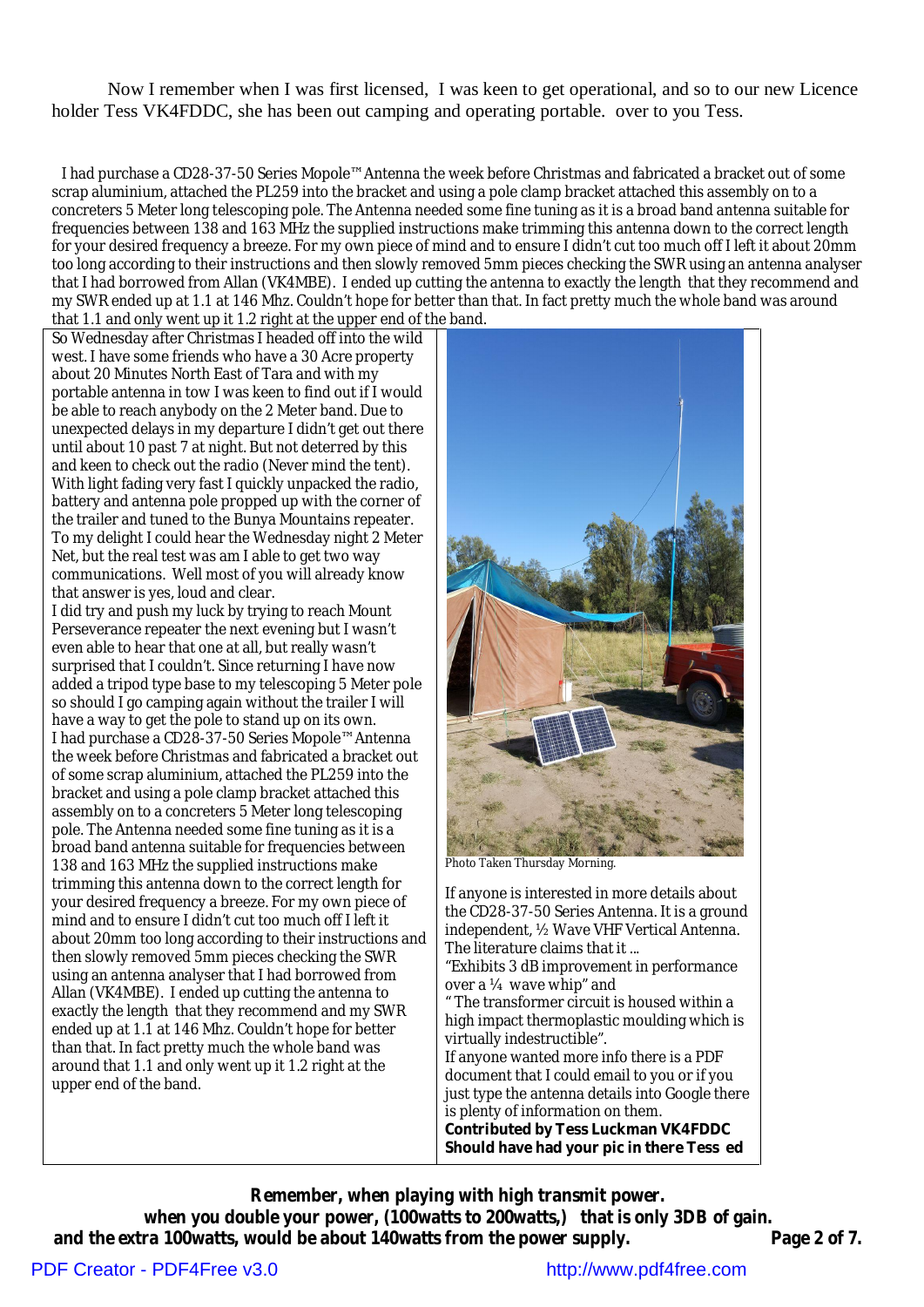The TW-2 Talking Wattmeter from LDG was the companion unit to the earlier TW-1. It provided an aural spoken Synthesized voice in the VHF & UHF ham bands.

Ideal for the vision-impaired, for those in the "bi-focal set", or just for those times when you need to be looking somewhere else. It was perfect for mobile operation; you could check your power and SWR and still keep your eyes on the road. Three languages were available: English, Spanish and German and it had its own internal speaker. The TW-2 handled up to 250 watts with a resolution of 0.1 watt and was accurate to plus or minus 5% of the reading across the entire power range. The unit was microprocessor controlled and required  $\overline{7}$  – 15 volts DC at 200 mA maximum, but consumed no current when not speaking. Well fancy that! A talking wattmeter that could speak Spanish. They don't make good things like that anymore.



Contributed by Westlakes ARC magazine. with thanks.

## **Noel's Nutty Campers** VK4NL Ph. 0413 958 216

## **Email:vk4nlnoel@gmail.com**

**<http://vk4nl3.wix.com/noelsnuttycampers>**

# CALENDAR FOR NOEL'S NUTTY

Well folks, the calendar for the year is a work in progress, but this year is the 10 anniversary of the nutty camps, so, to celebrate this milestone there will be a camp at Bargara beach caravan park on March the 9th to 12th inclusive lets know who would like to attend before sending out the official invitations. Bargara Beach of course is up near Bundaberg.

We will be having breakfast somewhere along the beachfront on Friday morning probably at the local hotel, then a lunch time meal on the Saturday at the golf club.

There will also be a walk through the Mon Repos walking trails which comes off the end of the park grounds.

more details as the date gets closer, so mark your diaries now.

**A couple of questions for the exam Candidates.**

**here is a Different question. do you find these questions beneficial, ?? or should I not be wearing out my little bit of gray matter that I have to make up these questions. ??? No I don't look them up in the question bank, I dream them up. ED.**

**The answers this time will be found in the reply emails/feedback that I receive**

**Page 3 of 7.**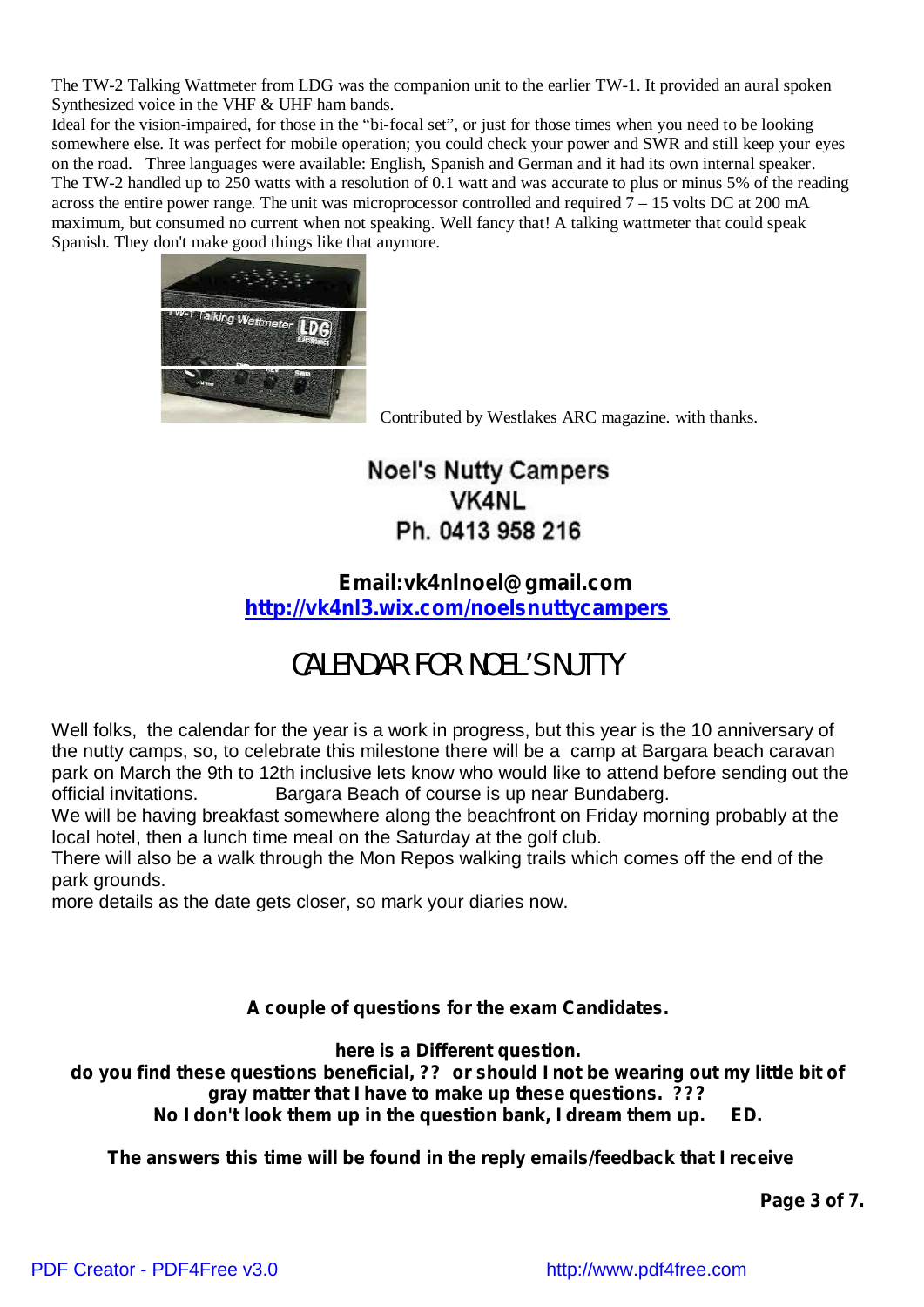#### **Some good memories.**

**You got your windscreen cleaned, oil checked and petrol served without asking, all for free, every time..**



**Those days, we used to fill em up with oil and check the petrol. ED.**

*Repeater update.*

*As was reported in the last issue or the rag, we had no joy in sorting the interference problems on Mt K, so since then, we have tried another repeater, an RF Technologies (Tait) VHF repeater (Kindly donated by Andrew VK4JV. At first, we thought that we may have stumbled on a solution to our problem, but unfortunately, though the symptoms are different, we are still experiencing intermittent desense during the day, but no problem during the night time.*

#### *Just a bit of history,*

*the site on Mt Kiangarow had a major refurbishment in 2008, with a new Tower and antenna systems etc erected, since then we have had various 2mt repeaters in use on the site, namely Western, Transworld, Phillips, Tait, Yaesu and others, and we have had desense problems with all of the above, so there is something being generated on site that is obviously producing a mixing effect that is generating a very low RF signal on 146.075mhz, thus getting up the nose of our VHF repeater, so we are unsure where we should go next.*

*the UHF repeater is working OK, so don't forget about this one, the only handicap with this repeater is the single UHF dipole that it is operating on, If we had the original antennas that we had up there, 2 x folded collinear phased together, this repeater would fly. we are considering what we can do about this.*

*Don't forget the local 2mt repeater is on air in Dalby, so if you are travelling through any time, give it a try, 147.250 with a + offset.*

#### **Fundraising.**

**Our usual Sausage sizzles on Saturday mornings were a bit light on during the latter part of 2016 due to various circumstances, but we did hold a couple in December2016, one** of these was on the 31st of Dec, New years eve. we thought, Gee this will be a waste of **time. but as it turned out, this was one of our best results, many thanks to all those who willingly give of their time to make these events a success. the next event will be on Saturday the 14th January 2017, as we continue to cover the ongoing costs of setting up and maintaining the club's equipment and other costs, like insurance, licences, freight etc. Page 4 of 7.**

[PDF Creator - PDF4Free v3.0 http://www.pdf4free.com](http://www.pdfpdf.com/0.htm)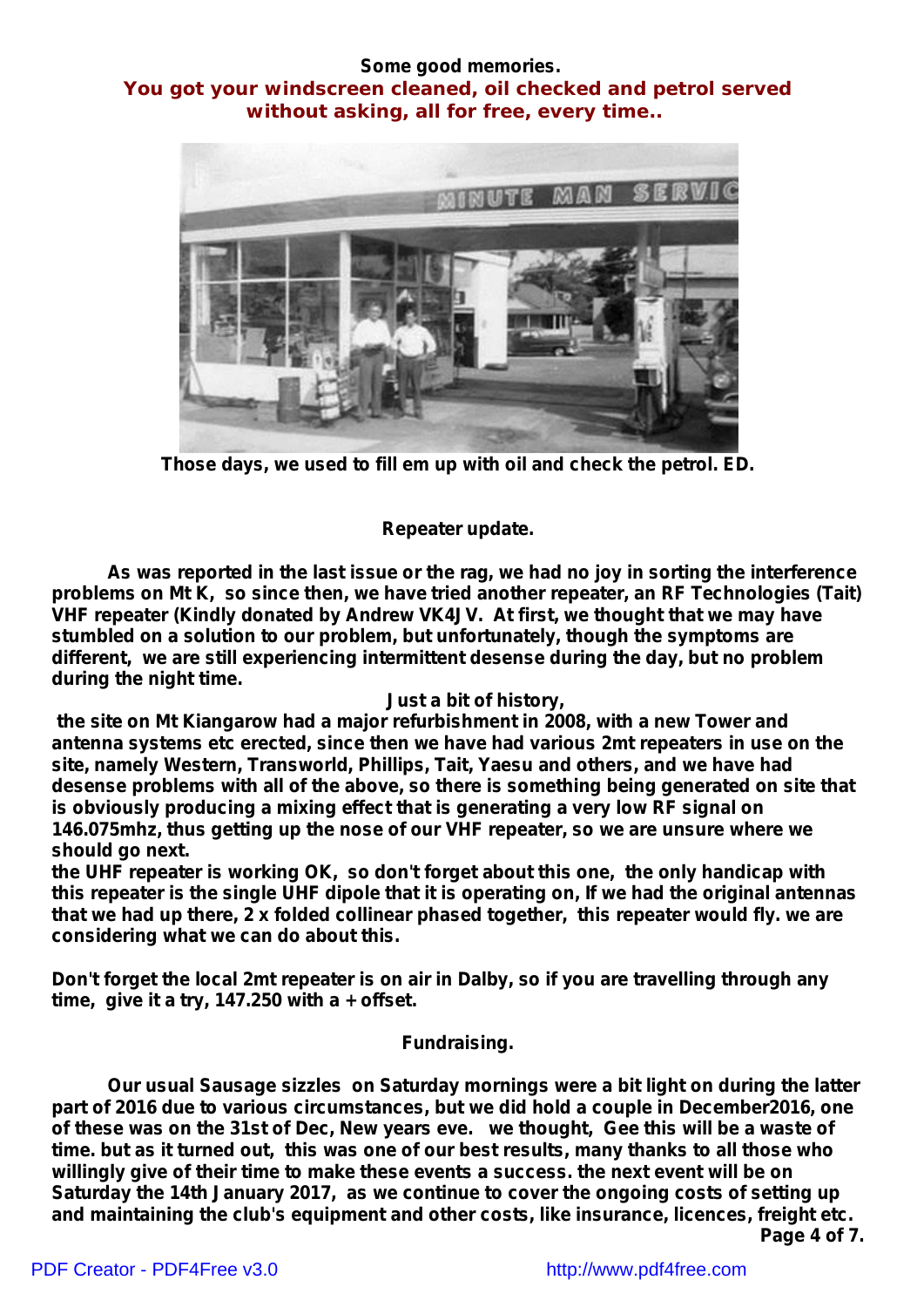

**1.30pm Saturday the 14th of January 2017 in Dalby.**

**Well folks, after our sausage sizzle Saturday morning and managing to record 41.5degs on the table under the gazebo. I brought the trusty thermometer home and at around 1.30pm the above pic shows the temp here at home, the pic is out of focus but readable. the top reading is the outdoor probe mounted under the eaves on the eastern side of the house, the bottom reading is taken in the lounge room with the Air conditioner roaring.**

### Bring on Winter !!!!

**oooOOOooo Club Netts. Bunya Mts & District AmCom Inc.** *Each Sunday evening at 1930hrs we run an 80mt nett on 3.650 MHz.* If you have some time to spare on a Sunday evening, please call in and say hi, and join in the different topics of discussion that arise from time to time. It is great to have our regulars on this *nett, but there are quite a few missing, So, the question. Where are you all.???*

*The 2mt nett is on each Wednesday evenings at 1930 hrs on the Bunya Mts 2mt repeater. 146.675 megs please call in if you can, and join the conversation.*

*There is another nett that is happening on a Thursday evening at 1930hrs on the new Wicen repeater set up on Mt Perseverance near Toowoomba, at the moment it is on 147.700mhz with a negative offset and a 91.5hz tone to gain access. this repeater will be changing around some time down the track reversing the up and down links.*

#### **Interesting History**

This should make us appreciate all that we DO have, and not complain so much about what we WANT but don't have.



"They used to use urine to tan animal skins, so families used to all pee in a pot. Once a day it was taken and sold to the tannery. If you had to do this to survive, you were 'piss poor.'

But worse than that were the really poor folks who couldn't even afford to buy a pot.

They 'didn't have a pot to piss in' and were considered the lowest of the low**."... More next issue. Ed. Page 5 of 7.**

#### [PDF Creator - PDF4Free v3.0 http://www.pdf4free.com](http://www.pdfpdf.com/0.htm)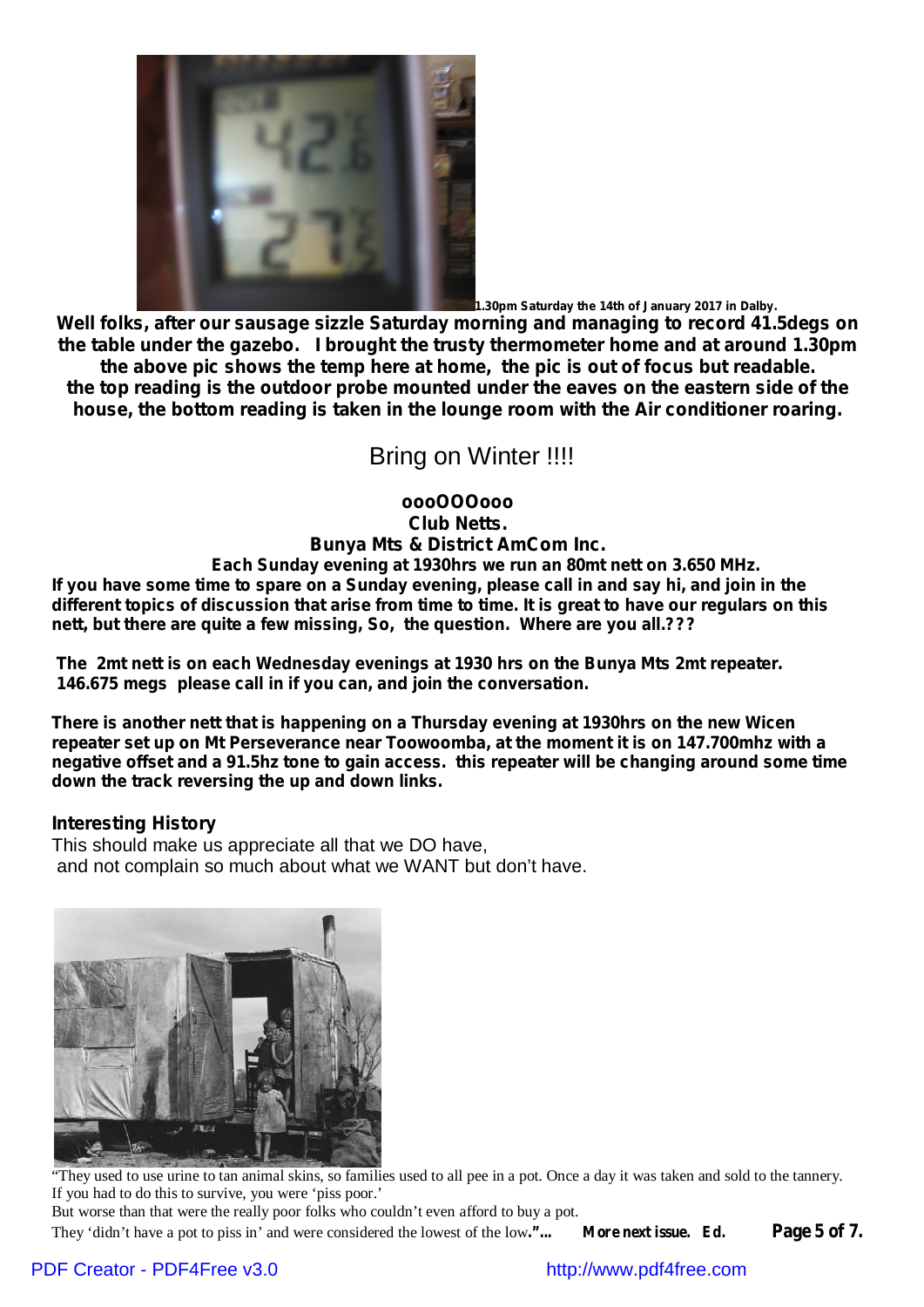#### *oooOOOooo*

#### *Darling Downs Radio Club netts.*

**The club conducts two nets on a committed and regular basis.**

**1. A 2m net is conducted each Sunday morning at 10am after the news broadcast**

. At 9:00am the WIA News re-broadcast following which a call-back which the node automatically records and sends to the WIA. Then, at 10:00am, Please note: The IRLP and Echolink facilities will be shut down from 9:00am to the end of the WIA news and call-back, after which the IRLP and Echolink will be enabled. However, if you wish to join the 10:00am net, you can call in on IRLP or EchoLink approximately 8 minutes before **10:00am, and join us on the net.**

2. Each Saturday evening there is an 80m net on 3.587 MHz (+ or - QRM) commencing at 7:30pm and is **hosted by Theo Moller (VK4ESK). This net is also well attended by both local and interstate amateurs. The Club has two repeaters, VHF and UHF, co-sited, and both employing the call sign vk4rdd.** The 2m repeater transmits on 146,750 MHz with standard 600 kHz offset. IRLP is available on the 2m repeater. **Node number is 6958. Connect: Use DTMF for the node number you require. Disconnect: Use DTMF "73"** EchoLink is also available on the 2m repeater. Node number is 69580 Connect: Use DTMF "star" and then **the node number required. Disconnect: Use DTMF "73" only. [NB: No "star" required**

**To contact the DDRC.**

**The secretary, PO Box 3257 Village Fair Toowoomba 4350**

**Web page: [http://www.ddrci.webs.com](http://www.ddrci.webs.comhas) has all the details.**

**The club meets the second and fourth Mondays of each month**

**The Club meets at the Drayton Bowling Club, 44 Gipps street, Drayton.**

**All meetings start at 7:00pm sharp.**

**The second Monday is always a Management committee meeting, and is held each month.**

**The fourth Monday is usually a social and technical evening, with 2 exceptions:**

**1. In July this Monday is the Annual General Meeting of the club**

**2. In December there is no meeting on the fourth Monday.**

A good way to support any of your radio clubs and its assets activities and projects is to become a financial member. To find out how to do this, and obtain an application form. Please make contact with your club via *any of the avenues below.*

Some folks do not wish to be members of a club, and that is quite understandable. Given this, the best way *to support you club is to make a financial donation. many thanks..*

#### **Bunya Mts & District AmCom Inc.**

**Meets on the first Saturday in February, May, August & November. These dates may vary slightly due to circumstances, but watch these newsletters, and check the website for details. Meetings held at the MYCNC complex in Dalby, or at other venues decided @ previous meetings.**

| <b>Postal Address</b>      | <b>President:-------------</b>                                 |  | Reg Kerslake VK4AQU Ph 07 4662 4950                                             |
|----------------------------|----------------------------------------------------------------|--|---------------------------------------------------------------------------------|
| 15 Bunya Street            | Vice President:------ Peter Griffiths VK4POP Ph 07 4662 1509   |  |                                                                                 |
| <b>Dalby 4405</b>          | Secretary: --------------- Neil Holmes VK4NF Ph 07 4662 4950)  |  |                                                                                 |
| Email.                     |                                                                |  | Treasurer: -------------- Neil Holmes VK4NF Ph 07 4662 4950 ) Mob 0488 687 649. |
| vk4bad@wia.org.au          | Repeaters; - VHF 146.675. UHF 438.7 Co sited on the Bunya Mts. |  |                                                                                 |
| Website. bunyaamcom.org.au |                                                                |  | VHF repeater located in Dalby 147/250mhz. positive offset.                      |

#### **Sunshine Coast Amateur Radio Club.**

**Contact: Secretary Warwick Marshallsea VK4NW SCARC, PO Box 7551, Sippy Downs, Qld. 4556. Email warwickmar@hotmail.com**

**You may also contact Noel, VK4NL, who is the voice of SCARC to us on the Darling Downs,**

**on vk4nlnoel@gmail.com**

**80m net: Each Thursday evening, 7:30pm 3.660 MHz call-sign VK4WIS. 2m net: Each Sunday evening, 7:30pm via VK4WIS on 144.300 MHz, USB. 6m net: Each Friday evening, 7:30pm at VK4RSN on 53.700 MHz. 10m net: Each Wednesday evening, 7:30pm 28.70 MHz. EchoLink Internet station is VK4WIS-R, and Node number is 306184. Available on 146.850 MHz and 146.825 MHz (linked**

**) IRLP Available o 438.075 MHz, with Node number 6564.**